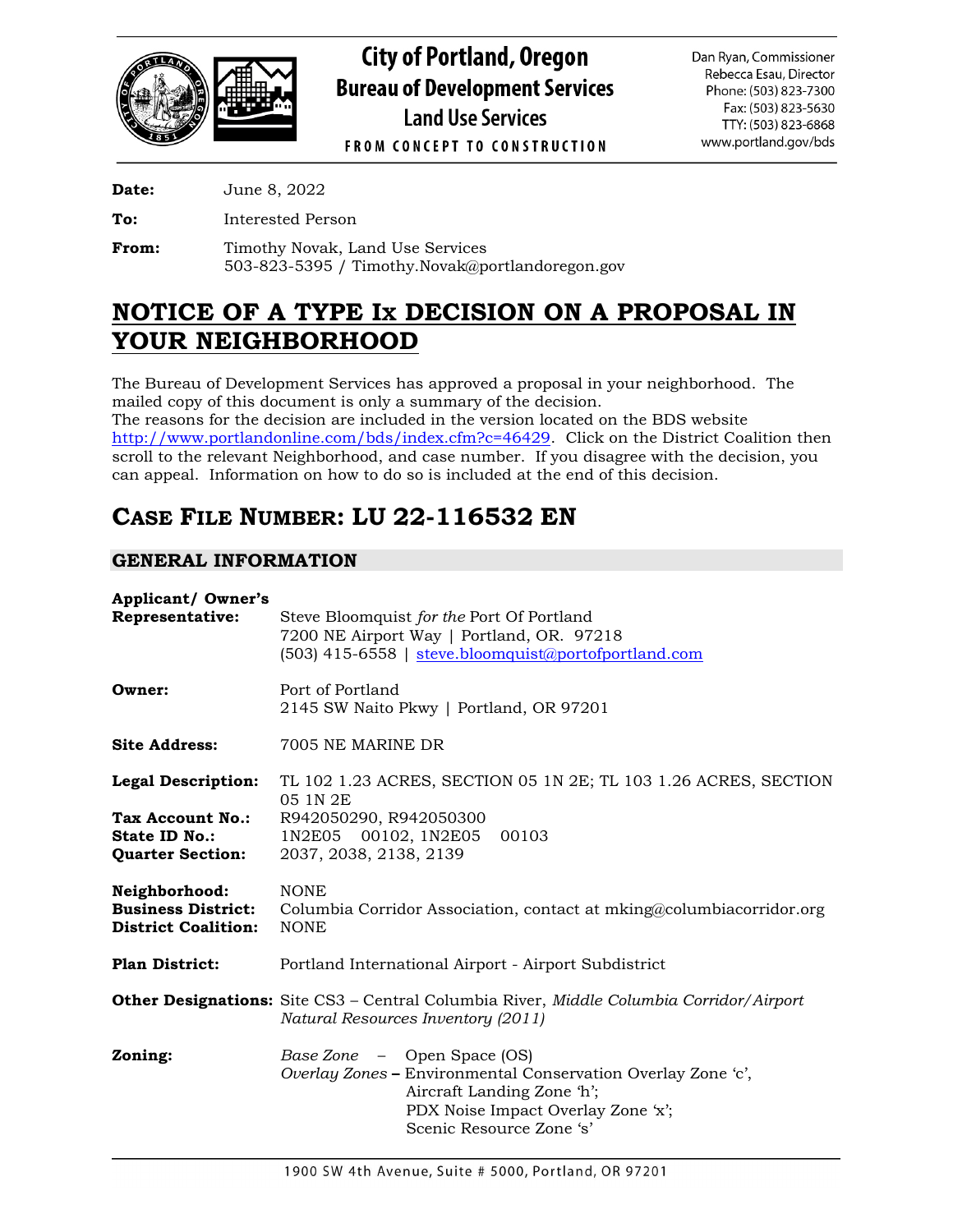| Case Type:        | Environmental (EN) Review                                              |  |  |
|-------------------|------------------------------------------------------------------------|--|--|
| <b>Procedure:</b> | Type Ix, an administrative decision with appeal to the Oregon Land Use |  |  |
|                   | Board of Appeals (LUBA).                                               |  |  |

### **PROPOSAL:**

The applicant is proposing to remove all above-ground improvements on the site and to decommission all below-ground infrastructure. Improvements to be removed include all structures, all utilities, and approximately 1,700 square feet of asphalt surface. The septic system will be decommissioned and the drain field abandoned in accordance with requirements of Multnomah County. All utility connections will be removed or abandoned. After the removal of the improvements, the site will be regraded to align with the adjacent levee surface(s).

After regrading, the applicant proposes to place six to eight inches of topsoil over disturbed areas and reseeding with a seed mix of native, perennial grasses with shallow root structures. Where appropriate, rip rap rock, matching the existing rip rap, will be placed on top of the excavated and backfilled areas.

Per the applicant's narrative, work below the ordinary high water mark of the Columbia River will be completed during the summer and fall Columbia River low-flow period (approximately August through September) so that work can be constructed completely in the dry. The in-water work period for the Columbia River is November 1 through December 31. The applicant indicates that the plan will be communicated and approved by the Oregon Department of Fish and Wildlife (ODFW).

The removal of the improvements and planting of native species at the site is considered resource enhancement. The majority of the work will occur within the resource area of the Environmental Conservation (c) overlay zone. Certain environmental standards must be met to allow the work to occur by right. In this case, the proposed work doesn't meet all the standards of 33.430.170 Standards for Resource Enhancement Projects. Specifically, the project doesn't meet 33.430.170.C.1, which doesn't allow for excavation, fill, or construction activities within any waterbody. Some of the piles that support the existing wood-framed structure are below ordinary high water. Some of the proposed excavation will occur in the vicinity of the piles and will also occur below ordinary high water. Portions of the site that are below ordinary high water are considered to be within the waterbody of the Columbia River. Therefore, a Type Ix Environmental Review is required.

#### **RELEVANT APPROVAL CRITERIA:**

In order to be approved, this proposal must comply with the approval criteria of Title 33. The relevant approval criteria are:

## **33.430.250.B Resource Enhancement Projects**

## **ANALYSIS**

**Site and Vicinity:** The site is composed of a narrow strip of land between NE Marine Drive and the Columbia River and the overwater structures proposed for removal that are directly north of the site. As noted above, the submerged lands (those under water) are leased by the applicant from the Oregon Department of State Lands. In the vicinity of the site, the dominating development is the Portland International Airport, which is across NE Marine Drive from the site. There is no other development on NE Marine Drive for over a mile in either direction.

**Zoning:** The zoning designation on the site includes Open Space (OS) base zone, with Environmental Conservation (c), Aircraft Landing (h), PDX Noise Impact (x), and Scenic Resource (s) overlay zones. The site is also in the Airport Subdistrict of the Portland International Airport plan district - (see zoning on Exhibit B).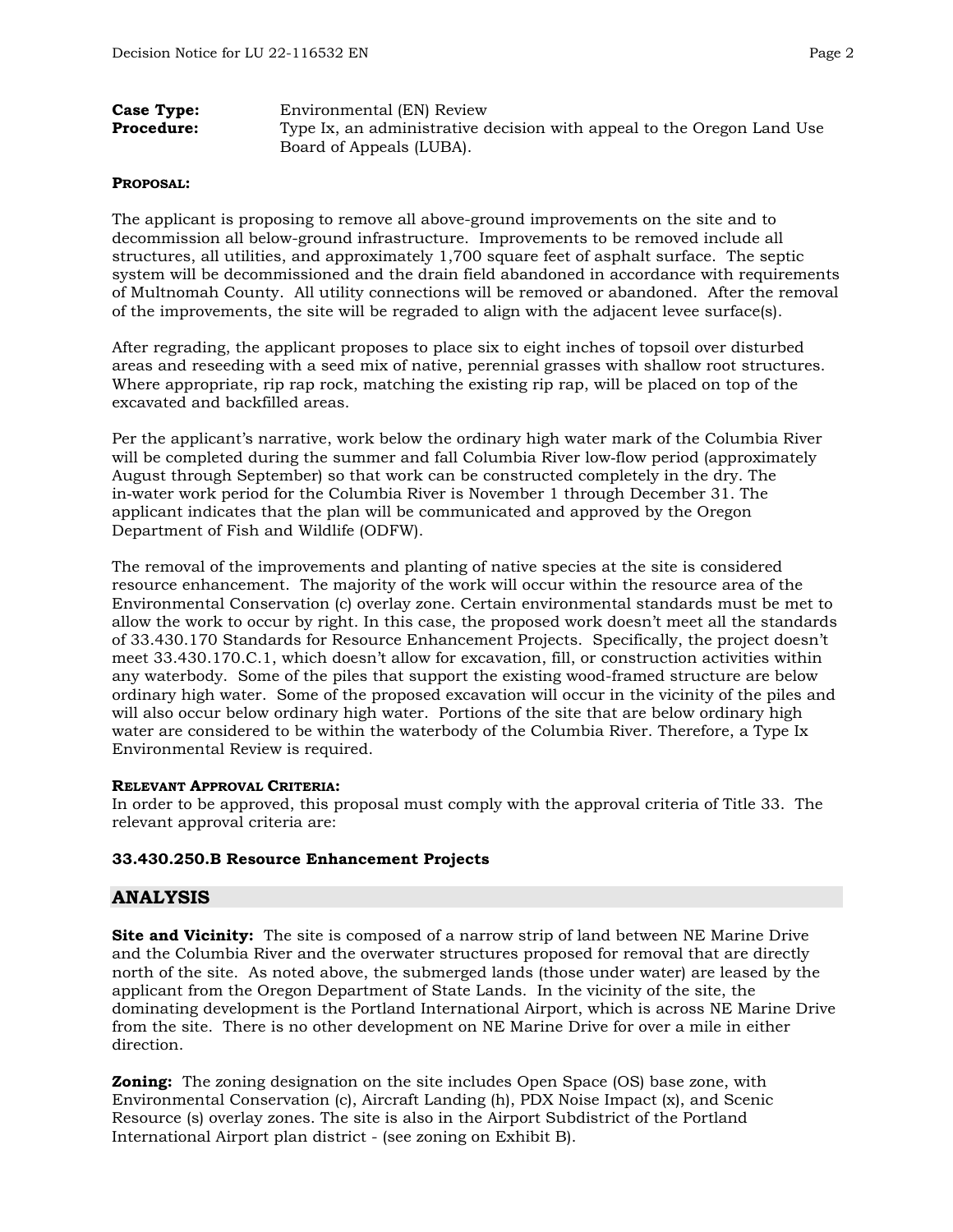The Open Space base zone is intended to preserve and enhance public and private open, natural, and improved park and recreational areas identified in the Comprehensive Plan. These areas provide opportunities for outdoor recreation, provide contrasts to the built environment, preserve scenic qualities, protect sensitive or fragile environmental areas, enhance and protect the values and functions of trees and the urban forest, preserve the capacity and water quality of the stormwater drainage system, and provide pedestrian and bicycle transportation connections.

Environmental overlay zones protect environmental resources and functional values that have been identified by the City as providing benefits to the public. The environmental regulations encourage flexibility and innovation in site planning and provide for development that is carefully designed to preserve the site's protected resources. They protect the most important environmental features and resources while allowing environmentally sensitive urban development where resources are less significant. The purpose of this Environmental Review is to ensure compliance with the regulations of the Environmental Conservation overlay zone.

The Aircraft Landing overlay zone provides safer operating conditions for aircraft in the vicinity of Portland International Airport by limiting the height of structures and vegetation.

The Portland International Airport Noise Impact overlay zone reduces the impact of aircraft noise on development within the noise impact area surrounding the Portland International Airport. The zone achieves this by limiting residential densities and by requiring noise insulation, noise disclosure statements, and noise easement.

The Scenic Resource overlay zone is intended to protect Portland's significant scenic resources. The purposes of the Scenic Resource zone, to enhance the city's appearance and protect scenic views, are achieved by establishing height limits, establishing landscaping and screening requirements, and requiring preservation of identified scenic resources. NE Marine Drive is a designated Scenic Drive (Corridor); the development standards of 33.480.040.B don't apply to demolition.

The purpose of the Portland International Airport plan district is to address the social, economic, and environmental aspects of growth and development at Portland International Airport (PDX). PDX is a unique land use within the City and requires tailored regulations to address wildlife hazards and impacts to transportation and natural resources. The plan district provides flexibility to the Port of Portland—owner of PDX—to address a constantly changing aviation industry, while addressing the broader community impacts of operating an airport in an urban context. The regulations of this plan district protect significant identified environmental resources consistent with the requirements of airport operations, while maintaining or enhancing the capacity of public and private infrastructure within and serving the district. Additionally, the regulations protect significant archaeological features of the area. None of the environmental regulations of the plan district apply to this proposal.

**Environmental Resources:** The application of the environmental overlay zones is based on detailed studies that have been carried out within separate areas throughout the City. Environmental resources and functional values present in environmental zones are described in environmental inventory reports for these respective study areas.

The project site is mapped within the *Middle Columbia Corridor/Airport Natural Resources Inventory* as Resource Site CS3 – Central Columbia River. According to the Inventory:

*The Columbia River inventory site (CS3) is 1,430 acres in size, 128 acres of which is terrestrial and the remaining 1,302 acres is the Columbia River. The majority of the riverbank is undeveloped, except for a private marina and public boat launch (Gleason Boat Ramp). The riverbank function is constrained by the levee along Marine Drive…*

*The river is a migration channel for anadromous salmonids including Chinook, Coho, chum, sockeye, and steelhead. Near shore, shallow water areas and areas of sandy substrate, such*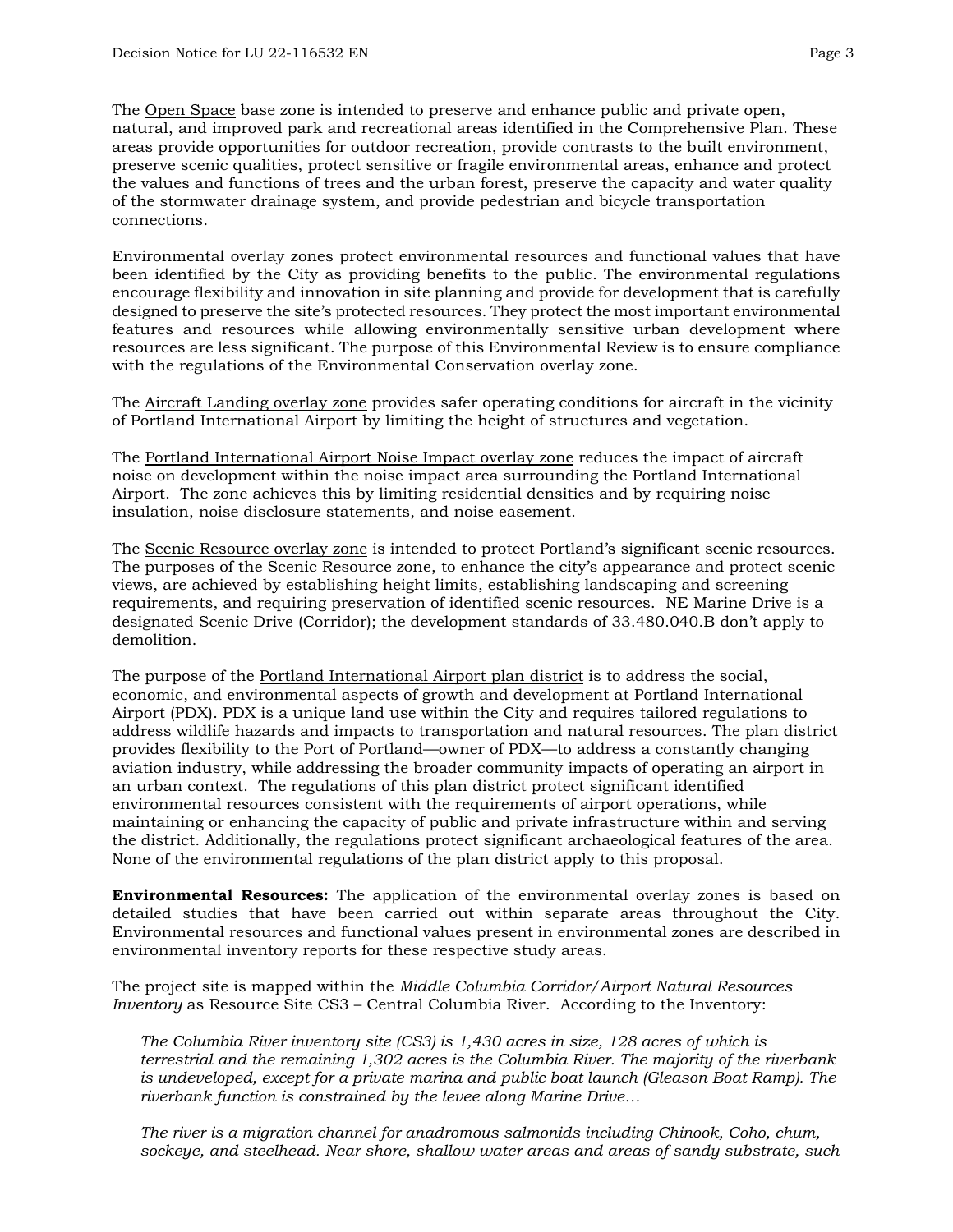*as Broughton Beach which is located just east of the Metro boat launch, are utilized by juvenile salmonids during migration to the Pacific Ocean. The Columbia River is designated by NOAA Fisheries as Critical Habitat for listed salmonids. The near-shore, shallow-water areas with sandy substrate are also important for lamprey. The Columbia River is also part of the Pacific Flyway, which is a significant corridor for migratory birds.*

**Land Use History:** City records indicate that prior land use reviews include the following:

- LU 05-137898 EN CU. Approval of an Environmental Review and a Conditional Use Review to install wireless communication facilities on the landward portion of the site. There are no conditions of the approval that are applicable to this review.
- LU 20-203501 EN. Approval of an Environmental Review to remove 54 steel and 14 wood pilings from the Columbia River. The current review is a continuation of the same project, which is to abandon and remove all improvements from the site.

**Agency Review:** A "Notice of Proposal in Your Neighborhood" was mailed **April 1, 2022**. Multiple Bureaus and review groups responded. None objected or requested conditions of approval. See the 'E' Exhibits for the complete responses.

**Neighborhood Review:** A Notice of Proposal in Your Neighborhood was mailed on April 1, 2022. No written responses have been received from either the Neighborhood Association or notified property owners in response to the proposal.

# **ZONING CODE APPROVAL CRITERIA**

#### **33.430.250 Approval Criteria**

An environmental review application will be approved if the review body finds that the applicant has shown that all the applicable approval criteria are met. When environmental review is required because a proposal does not meet one or more of the development standards of Section 33.430.140 through .190, then the approval criteria will only be applied to the aspect of the proposal that does not meet the development standard or standards.

**B. Resource Enhancement Projects.** In resource areas of environmental zones, resource enhancement projects will be approved if the applicant's impact evaluation demonstrates that all the following are met:

## **1. There will be no loss of total resource area;**

**Findings:** There will be no loss of total resource area as all disturbance is temporary. In fact, by removing all man-made structures from the property, the amount of accessible resource area in a natural state will be increased.

Considering there will be no loss of total resource area for this resource enhancement proposal, *this criterion is met*.

#### **2. There will be no significant detrimental impact on any resources and functional values; and**

**Findings:** Upland resources at the site are in a severely compromised state. Riparian resources are also very compromised. As such significant detrimental impacts would most likely be limited to issues with erosion and siltation. Prevention of these impacts will be ensured during the building permit review process and shall be required in conformance with the erosion control plans, Exhibits C.5 and C.6, as a condition of approved. As noted in the Site Development response (Exhibit E.4), "An erosion control plan prepared by a Certified Professional in Erosion and Sediment Control (CPESC) or State of Oregon registered professional engineer will need to be submitted at the time of building permit application."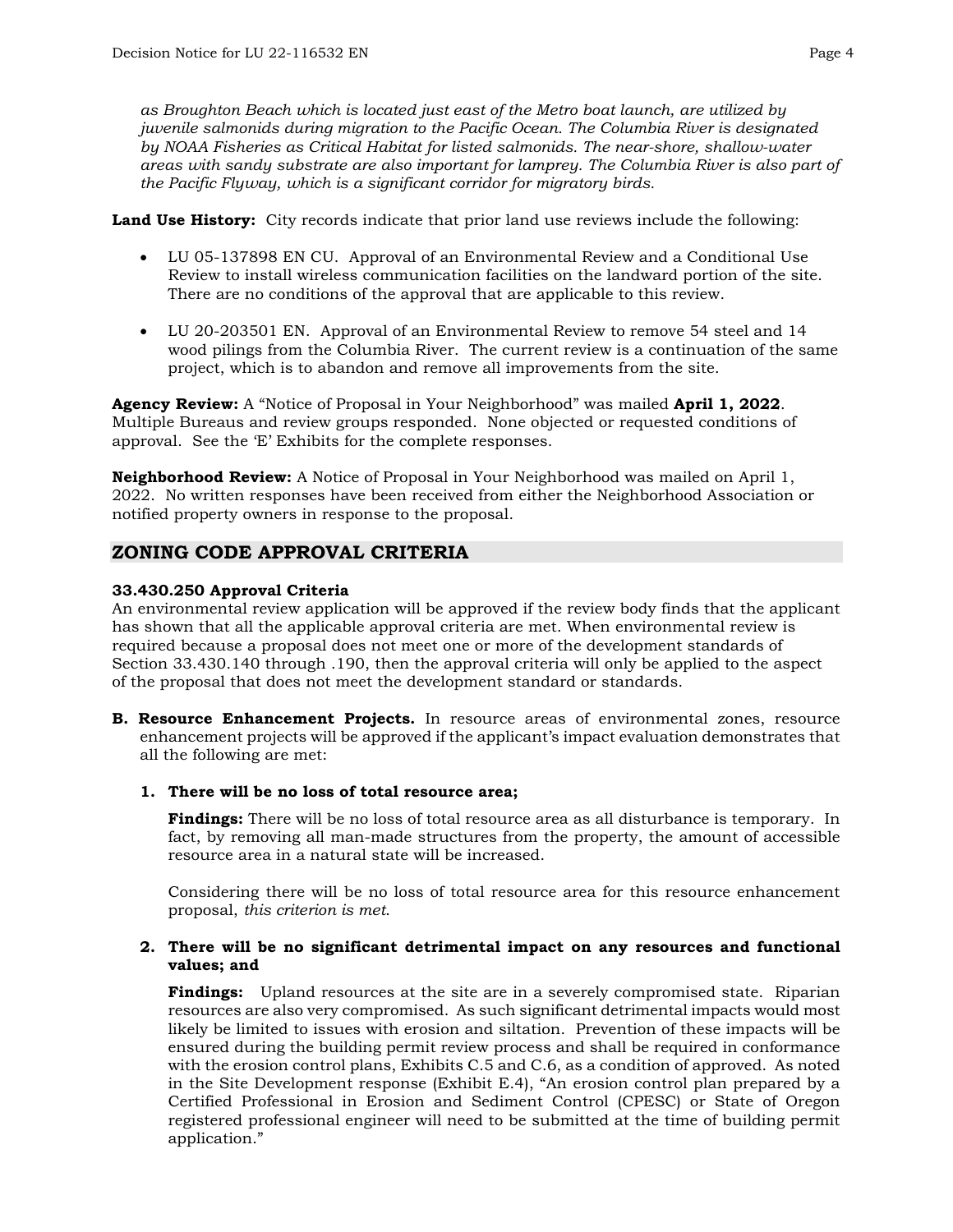Furthermore, to minimize and avoid impacts to aquatic species, as noted in the applicant's Joint Permit Application to the Army Corp of Engineers, the Oregon Department of State Lands, and the Oregon Department of Environmental Quality (Exhibit A.1.e), "Work below the OHWM of the Columbia River will be completed during the summer and fall Columbia River low-flow period (approximately August through September) so that work can be constructed completely in the dry. The in-water work period for the Columbia River is November 1 through December 31. This plan will be communicated and approved by the Oregon Department of Fish and Wildlife (ODFW)."

Therefore, the project will result in no significant detrimental impacts to the resources and functional values at or adjacent to the site and *this criterion is met*.

## **3. There will be a significant improvement of at least one functional value.**

**Findings:** The removal of improvements and planting of grasses, while sub-optimal, nonetheless is more likely to reduce pollutants and capture those in water running down the vegetated bank than is currently the situation on the site with the improvements. The proposal will also, to a lesser extent, improve habitat and habitat connectivity by removing structures and human occupancy of the space.

Additionally, it is worth reiterating that enhancement plantings are severely restricted by the planting standards that the Army Corp of Engineers requires on the levee. To this point, MCDD has indicated that they are looking into seed mixes that could include flowering species to support pollinator habitat (Exhibit A.2.b). Adding pollinatorfriendly species to the seed mix would provide a significant improvement to the enhancement of the site's resources, as noted on page 4 of BES' response (Exhibit E.1). As such, as a condition of approval, the applicant shall inquire just prior to reseeding with MCDD to determine whether they have approved a seed mix that includes flowering species friendly to pollinators. The applicant shall submit MCDD's response as part of the required Demolition Permit for review by Planning and Zoning. If such a seed mix has been approved, it shall be the mix applied to the site after all demo and grading work is complete.

Furthermore, to ensure that the functional values of the groundcover vegetation endure, a condition of approval of this decision will require that the landowner maintain the vegetation in good condition and replace (reseed) areas where the vegetation fails to establish or dies on an on-going basis.

Based on the improvement of habitat-related functional values and with the aforementioned condition, *this criterion can be and is met*.

# **DEVELOPMENT STANDARDS**

Unless specifically required in the approval criteria listed above, this proposal does not have to meet the development standards in order to be approved during this review process. The plans submitted for a building or zoning permit must demonstrate that all development standards of Title 33 can be met, or have received an Adjustment or Modification via a land use review prior to the approval of a building or zoning permit.

# **CONCLUSIONS**

The applicant proposes a resource enhancement project along the Columbia River that will remove the final structures and improvements associated with the Boy Scouts of America Cascade Council's Sea Scouts Site. By utilizing erosion control construction management practices that protect the shoreline and minimize in-water impacts, the applicant demonstrates that the proposed work will have only limited temporary impacts. By removing the structures and improvements, the project will increase the site's habitat suitability and ability to capture pollutants that would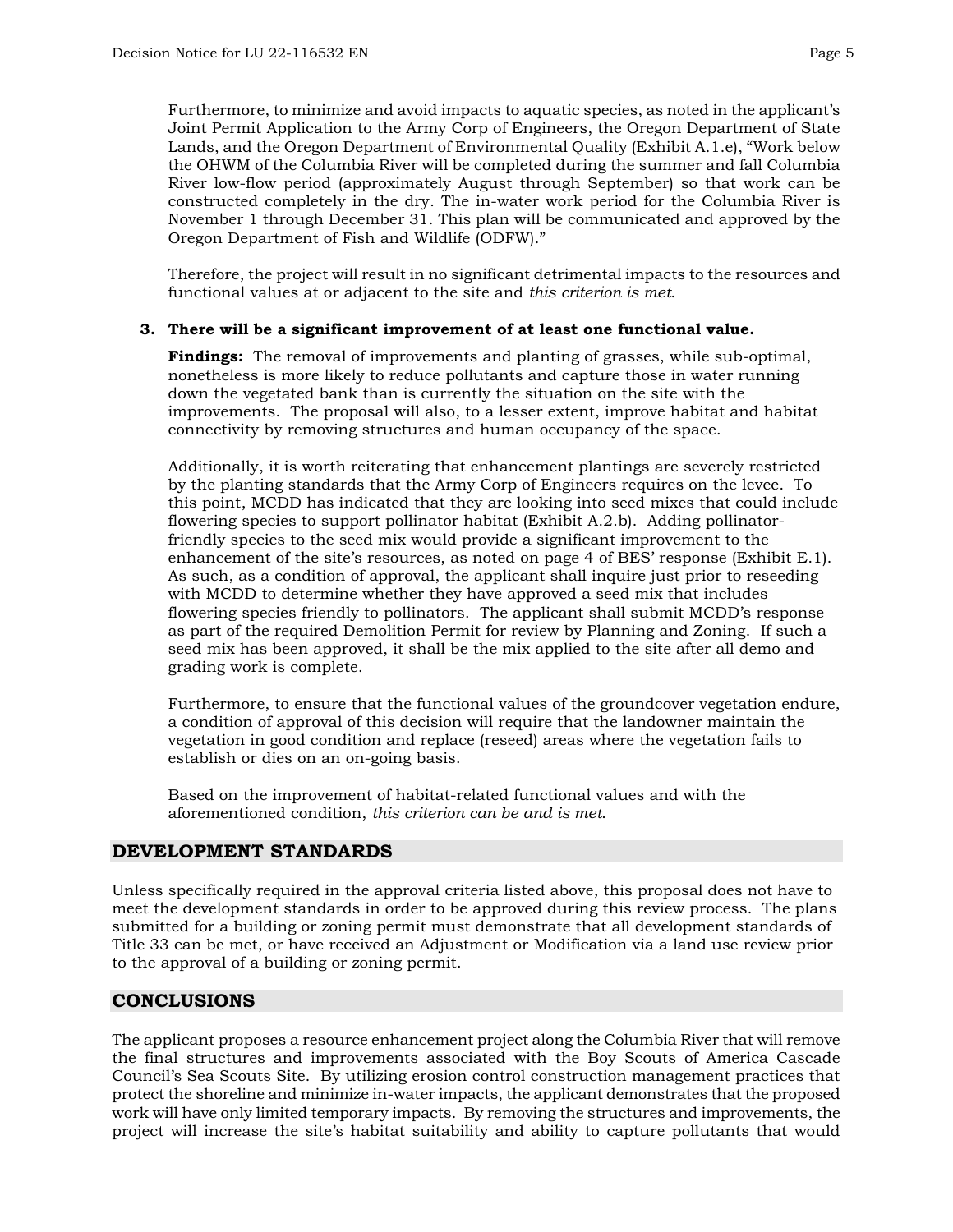otherwise enter the river. Therefore, the proposed resource enhancement project should be approved subject to conditions listed below.

## **ADMINISTRATIVE DECISION**

Approval of an Environmental Review to remove all above-ground improvements on the site, decommission all below-ground infrastructure, regrading and reseeding of disturbance areas.

The approval of the aforementioned work shall be per the approved site plans, Exhibits C.1 through C.9, signed and dated June 6, 2022, and subject to the following conditions:

- **A. A BDS Development/Demolition Permit is required for this project.** Plans shall include the following statement, *"Any field changes shall be in substantial conformance with approved LU 19-134376 EN Exhibits C.1 through C.9."*
- **B.** Prior to demolition permit issuance, the applicant shall submit documentation stating when the seeding of the site occurred, whether the seed mix included flowering species, and correspondence from MCDD verifying that the inclusion or exclusion of flowering species is consistent with currently approved mixes. If flowering species can be included in the mix, it must be incorporated into the seed mix used at the site.
- **C.** Erosion control measures in conformance with Title 10 and with Exhibits C.5 and C.6, including, but not limited to sediment barriers, shall be installed prior to ground disturbance.
- **D.** The land owner is responsible for ongoing survival of the required plantings. The establishment of the groundcover vegetation must be monitored and any areas of bare soil reseeded to provide permanent erosion control.

|                       | <b>Staff Planner: Timothy Novak</b> |                                                                    |                 |
|-----------------------|-------------------------------------|--------------------------------------------------------------------|-----------------|
| Decision rendered by: |                                     | Verothy Norsk                                                      | on June 6, 2022 |
|                       |                                     | By authority of the Director of the Bureau of Development Services |                 |

## **Decision mailed: June 8, 2022**

**About this Decision.** This land use decision is **not a permit** for development. Permits may be required prior to any work. Contact the Development Services Center at 503-823-7310 for information about permits.

**Procedural Information.** The application for this land use review was submitted on February 24, 2022, and was determined to be complete on March 29, 2022.

*Zoning Code Section 33.700.080* states that Land Use Review applications are reviewed under the regulations in effect at the time the application was submitted, provided that the application is complete at the time of submittal, or complete within 180 days. Therefore, this application was reviewed against the Zoning Code in effect on February 24, 2022.

*ORS 227.178* states the City must issue a final decision on Land Use Review applications within 120-days of the application being deemed complete. The 120-day review period may be waived or extended at the request of the applicant. In this case, the applicant did not waive or extend the 120-day review period. Unless further extended by the applicant, **the 120 days will expire on: July 27, 2022.**

## **Some of the information contained in this report was provided by the applicant.**

As required by Section 33.800.060 of the Portland Zoning Code, the burden of proof is on the applicant to show that the approval criteria are met. The Bureau of Development Services has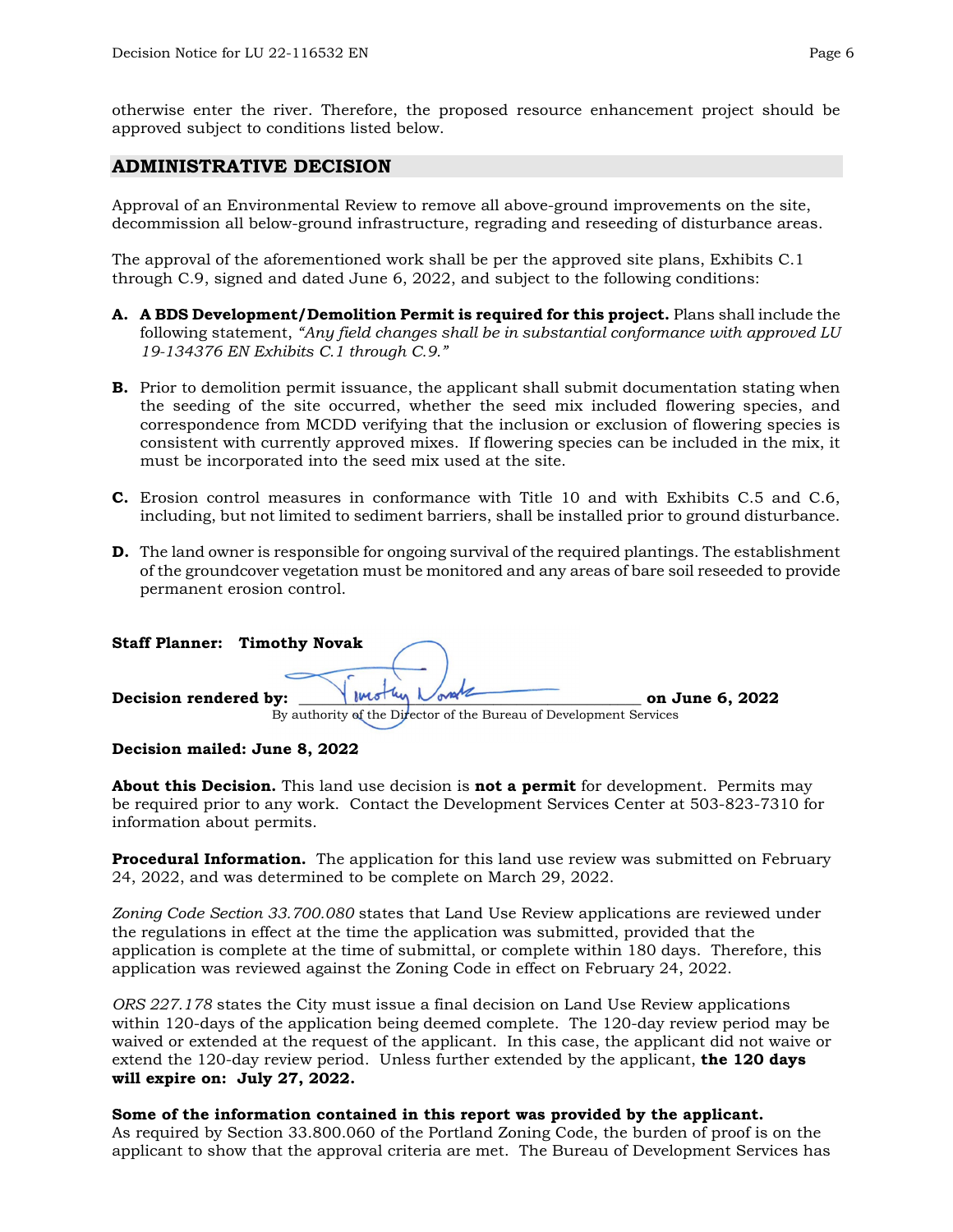independently reviewed the information submitted by the applicant and has included this

information only where the Bureau of Development Services has determined the information satisfactorily demonstrates compliance with the applicable approval criteria. This report is the decision of the Bureau of Development Services with input from other City and public agencies.

**Conditions of Approval.** If approved, this project may be subject to a number of specific conditions, listed above. Compliance with the applicable conditions of approval must be documented in all related permit applications. Plans and drawings submitted during the permitting process must illustrate how applicable conditions of approval are met. Any project elements that are specifically required by conditions of approval must be shown on the plans, and labeled as such.

These conditions of approval run with the land, unless modified by future land use reviews. As used in the conditions, the term "applicant" includes the applicant for this land use review, any person undertaking development pursuant to this land use review, the proprietor of the use or development approved by this land use review, and the current owner and future owners of the property subject to this land use review.

**This decision, and any conditions associated with it, is final.** It may be appealed to the Oregon Land Use Board of Appeals (LUBA), within 21 days of the date the decision is mailed, as specified in the Oregon Revised Statute (ORS) 197.830. Among other things, ORS 197.830 requires that a petitioner at LUBA must have submitted written testimony during the comment period for this land use review. Contact LUBA at 775 Summer St NE Suite 330, Salem, OR 97301-1283 or phone 1-503-373-1265 for further information.

If you are interested in viewing information in this file, please contact the planner listed on the front of this notice. The planner can email you documents from the file. A fee would be required for all requests for paper copies of file documents. Additional information about the City of Portland, and city bureaus is available online at [https://www.portland.gov.](https://www.portland.gov/) A digital copy of the Portland Zoning Code is available online at [https://www.portlandoregon.gov/zoningcode.](https://www.portlandoregon.gov/zoningcode)

## **Recording the final decision.**

This final decision will be recorded after **June 8, 2022** by the Bureau of Development Services.

The applicant, builder, or a representative does not need to record the final decision with the Multnomah County Recorder.

For further information on your recording documents please call the Bureau of Development Services Land Use Services Division at 503-823-0625.

**Expiration of this approval.** An approval expires three years from the date the final decision is rendered unless a building permit has been issued, or the approved activity has begun.

Where a site has received approval for multiple developments, and a building permit is not issued for all of the approved development within three years of the date of the final decision, a new land use review will be required before a permit will be issued for the remaining development, subject to the Zoning Code in effect at that time.

**Applying for your permits.** A building permit, occupancy permit, or development permit may be required before carrying out an approved project. At the time they apply for a permit, permittees must demonstrate compliance with:

- All conditions imposed herein;
- All applicable development standards, unless specifically exempted as part of this land use review;
- All requirements of the building code; and